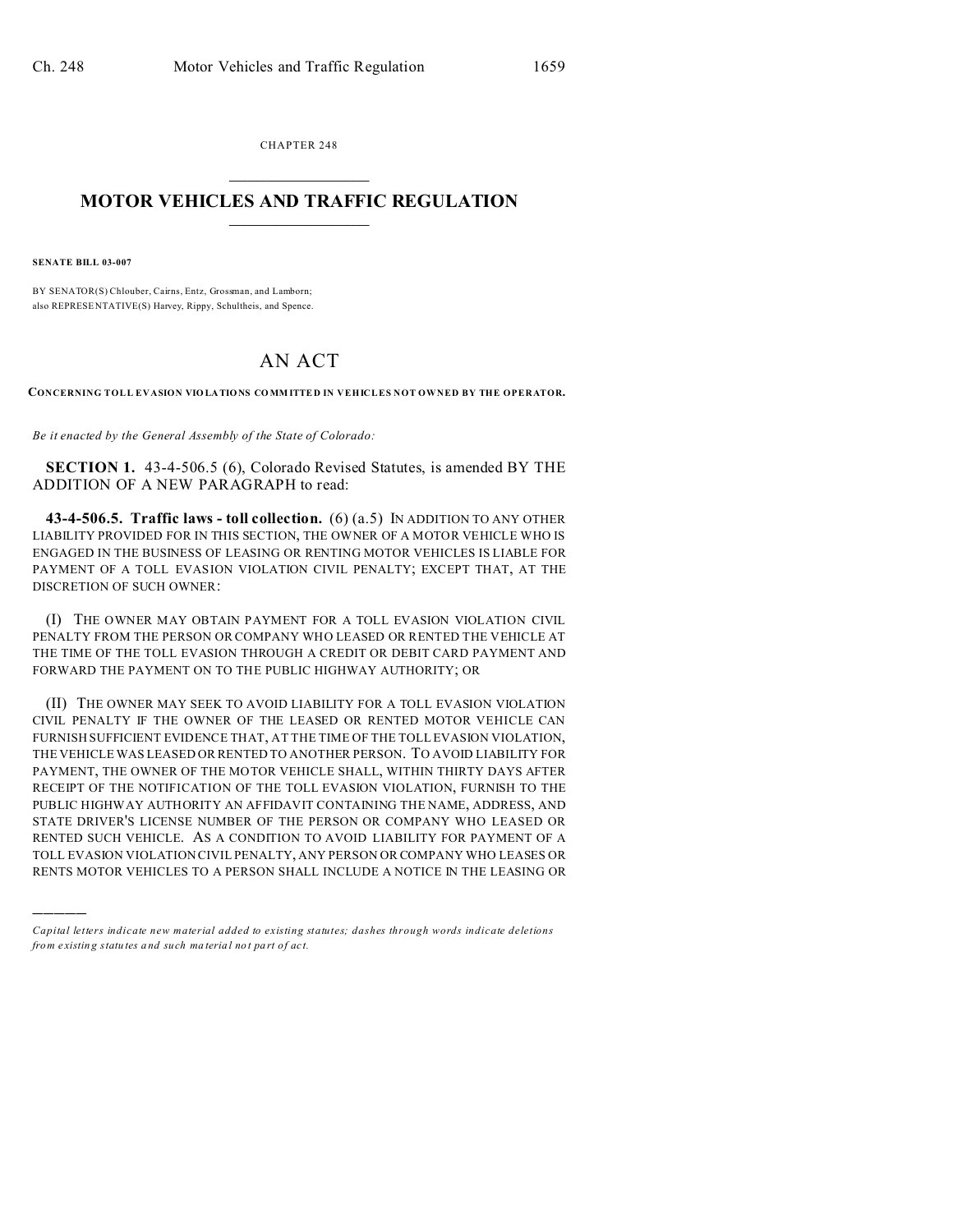RENTAL AGREEMENT STATING THAT, PURSUANT TO THE REQUIREMENTS OF THIS SECTION, THE PERSON RENTING OR LEASING THE VEHICLE IS LIABLE FOR PAYMENT OF A TOLL EVASION VIOLATION CIVIL PENALTY INCURRED ON OR AFTER THE DATE THE PERSON RENTING OR LEASING THE VEHICLE TAKES POSSESSION OF THE MOTOR VEHICLE. THE NOTICE SHALL INFORM THE PERSON RENTING OR LEASING THE VEHICLE THAT THE PERSON'S NAME, ADDRESS, AND STATE DRIVER'S LICENSE NUMBER SHALL BE FURNISHED TO THE PUBLIC HIGHWAY AUTHORITY WHEN A TOLL EVASION VIOLATION CIVIL PENALTY IS INCURRED DURING THE TERM OF THE LEASE OR RENTAL AGREEMENT.

**SECTION 2.** 43-4-811 (6), Colorado Revised Statutes, is amended BY THE ADDITION OF A NEW PARAGRAPH to read:

**43-4-811. Traffic laws - toll collection.** (6) (a.5) IN ADDITION TO ANY OTHER LIABILITY PROVIDED FOR IN THIS SECTION, THE OWNER OF A MOTOR VEHICLE WHO IS ENGAGED IN THE BUSINESS OF LEASING OR RENTING MOTOR VEHICLES IS LIABLE FOR PAYMENT OF A TOLL EVASION VIOLATION CIVIL PENALTY; EXCEPT THAT, AT THE DISCRETION OF SUCH OWNER:

(I) THE OWNER MAY OBTAIN PAYMENT FOR A TOLL EVASION VIOLATION CIVIL PENALTY FROM THE PERSON OR COMPANY WHO LEASED OR RENTED THE VEHICLE AT THE TIME OF THE TOLL EVASION THROUGH A CREDIT OR DEBIT CARD PAYMENT AND FORWARD THE PAYMENT ON TO THE PUBLIC HIGHWAY AUTHORITY; OR

(II) THE OWNER MAY SEEK TO AVOID LIABILITY FOR A TOLL EVASION VIOLATION CIVIL PENALTY IF THE OWNER OF THE LEASED OR RENTED MOTOR VEHICLE CAN FURNISH SUFFICIENT EVIDENCE THAT, AT THE TIME OF THE TOLL EVASION VIOLATION, THE VEHICLE WAS LEASED OR RENTED TO ANOTHER PERSON. TO AVOID LIABILITY FOR PAYMENT, THE OWNER OF THE MOTOR VEHICLE SHALL, WITHIN THIRTY DAYS AFTER RECEIPT OF THE NOTIFICATION OF THE TOLL EVASION VIOLATION, FURNISH TO THE ENTERPRISE AN AFFIDAVIT CONTAINING THE NAME, ADDRESS, AND STATE DRIVER'S LICENSE NUMBER OF THE PERSON OR COMPANY WHO LEASED OR RENTED SUCH VEHICLE. AS A CONDITION TO AVOID LIABILITY FOR PAYMENT OF A TOLL EVASION VIOLATION CIVIL PENALTY, ANY PERSON OR COMPANY WHO LEASES OR RENTS MOTOR VEHICLES TO A PERSON SHALL INCLUDE A NOTICE IN THE LEASING OR RENTAL AGREEMENT STATING THAT, PURSUANT TO THE REQUIREMENTS OF THIS SECTION, THE PERSON RENTING OR LEASING THE VEHICLE IS LIABLE FOR PAYMENT OF A TOLL EVASION VIOLATION CIVIL PENALTY INCURRED ON OR AFTER THE DATE THE PERSON RENTING OR LEASING THE VEHICLE TAKES POSSESSION OF THE MOTOR VEHICLE. THE NOTICE SHALL INFORM THE PERSON RENTING OR LEASING THE VEHICLE THAT THE PERSON'S NAME, ADDRESS, AND STATE DRIVER'S LICENSE NUMBER SHALL BE FURNISHED TO THE ENTERPRISE WHEN A TOLL EVASION VIOLATION CIVIL PENALTY IS INCURRED DURING THE TERM OF THE LEASE OR RENTAL AGREEMENT.

**SECTION 3. Effective date - applicability.** This act shall take effect upon passage and shall apply to violations committed on or after said date.